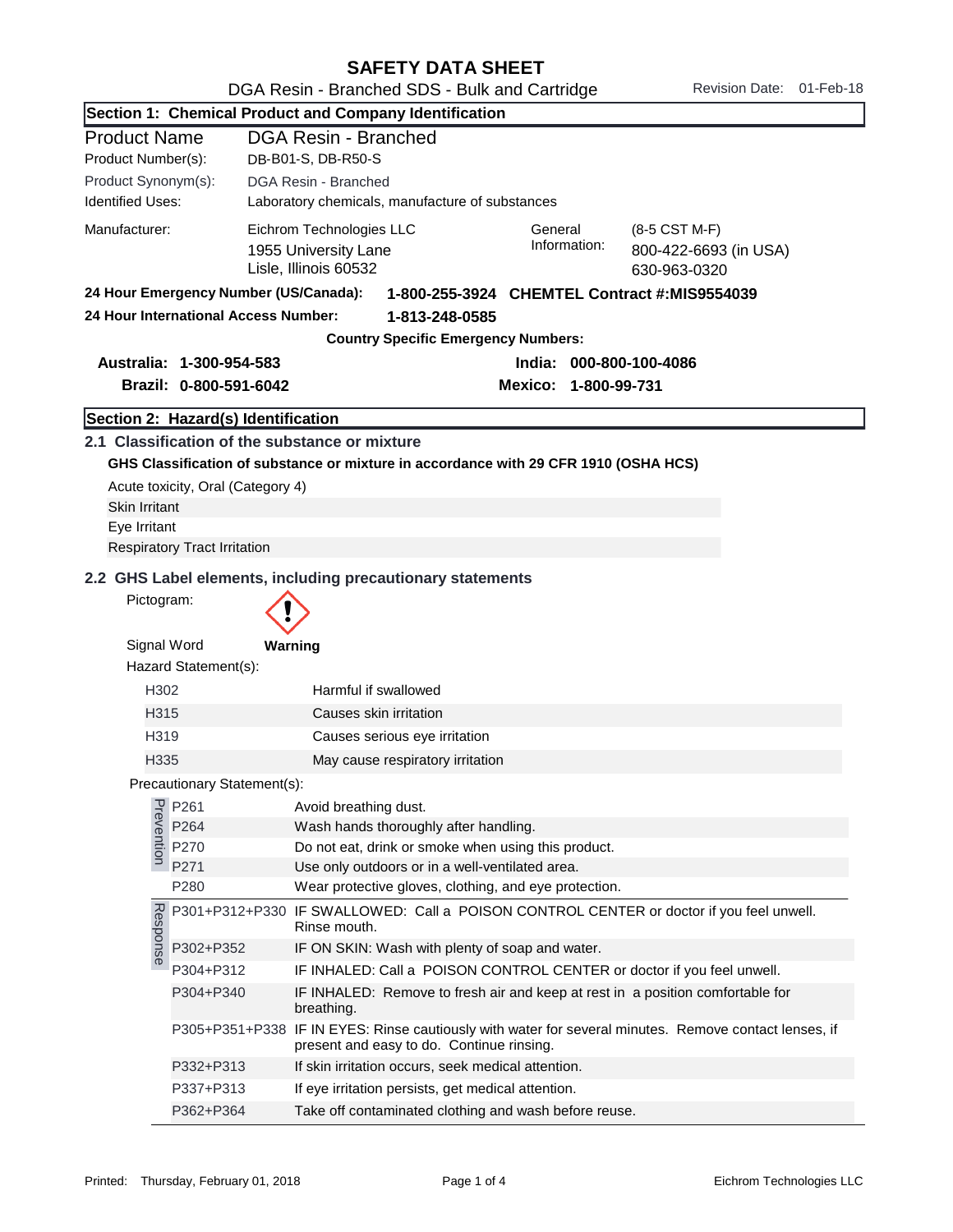## DGA Resin - Branched SDS - Bulk and Cartridge Revision Date: 01-Feb-18

|                                                                    | P403+P233                           |                                                     | Store in a well-ventilated place. Keep container tightly closed. |                                                                                         |  |
|--------------------------------------------------------------------|-------------------------------------|-----------------------------------------------------|------------------------------------------------------------------|-----------------------------------------------------------------------------------------|--|
|                                                                    | Storage<br>P405<br>Store locked up. |                                                     |                                                                  |                                                                                         |  |
|                                                                    | P <sub>501</sub><br>Disposal        |                                                     |                                                                  | Dispose of contents/container in accordance with federal, state, and local regulations. |  |
| 2.3 Hazards Not Otherwise Classified (HNOC) or not covered by GHS: |                                     |                                                     |                                                                  |                                                                                         |  |
|                                                                    |                                     | Section 3: Composition / Information on Ingredients |                                                                  |                                                                                         |  |
| Component                                                          |                                     |                                                     | CAS Number                                                       | Percentage Range                                                                        |  |
|                                                                    | Nonionic Acrylic Ester Polymer      |                                                     | <b>Trade Secret</b>                                              | 60%                                                                                     |  |
|                                                                    |                                     | N,N,N'N'- Tetra(2-ethylhexyl)-3-oxapentanediamide   | 669087-46-1                                                      | 40%                                                                                     |  |

| Section 3: Composition / Information on Ingredients                                                                        |                                            |                                                                |                                                                                                                                                             |
|----------------------------------------------------------------------------------------------------------------------------|--------------------------------------------|----------------------------------------------------------------|-------------------------------------------------------------------------------------------------------------------------------------------------------------|
| Component                                                                                                                  |                                            | CAS_Number                                                     | Percentage Range                                                                                                                                            |
| Nonionic Acrylic Ester Polymer                                                                                             |                                            | <b>Trade Secret</b>                                            | 60%                                                                                                                                                         |
| N,N,N'N'- Tetra(2-ethylhexyl)-3-oxapentanediamide                                                                          |                                            | 669087-46-1                                                    | 40%                                                                                                                                                         |
| Section 4: First-aid Measures                                                                                              |                                            |                                                                |                                                                                                                                                             |
| <b>General Advice</b>                                                                                                      |                                            |                                                                | Symptoms of poisoning may occur after several hours; therefore medical<br>observation is recommended for at least 48 hours after exposure.                  |
| Ingestion                                                                                                                  |                                            |                                                                | IF SWALLOWED: Call a POISON CONTROL CENTER or doctor if you feel unwell.                                                                                    |
| <b>Skin Contact</b>                                                                                                        |                                            |                                                                | Wash immediately with soap and copious amounts of water. Remove and wash<br>contaminated clothing promptly. If irritation develops, seek medical attention. |
| Eye Contact                                                                                                                |                                            | lenses, if present and easy to do. Continue rinsing.           | IF IN EYES: Rinse cautiously with water for several minutes. Remove contact                                                                                 |
| Inhalation                                                                                                                 | breathing.                                 |                                                                | IF INHALED: Remove to fresh air and keep at rest in a position comfortable for                                                                              |
| Most important symptoms and effects,<br>both acute and delayed                                                             | No further relevant information available. |                                                                |                                                                                                                                                             |
| Indication of any immediate medical<br>attention and special treatment needed antidote.                                    |                                            |                                                                | Treat according to symptoms (decontamination, vital functions), no known specific                                                                           |
| Section 5: Firefighting Measures                                                                                           |                                            |                                                                |                                                                                                                                                             |
| <b>Extinguishing Media</b>                                                                                                 | Foam, CO2, Dry Chemical                    |                                                                | Use fire extinguishing methods suitable to surrounding conditions                                                                                           |
| Protective Equipment                                                                                                       | protective equipment.                      |                                                                | Wear positive pressure self-contained breathing apparatus and full personal                                                                                 |
| Section 6: Accidental Release Measures                                                                                     |                                            |                                                                |                                                                                                                                                             |
| Personal precautions                                                                                                       | Surface may be slippery.                   |                                                                |                                                                                                                                                             |
|                                                                                                                            |                                            | Use proper personal protect equipment (specified in section 8) |                                                                                                                                                             |
| <b>Environmental Precautions</b>                                                                                           | Avoid release to the environment.          |                                                                |                                                                                                                                                             |
| Methods and materials for containment Sweep up material and transfer to a suitable container for disposal.<br>and clean-up |                                            |                                                                |                                                                                                                                                             |
| Reference to other sections                                                                                                | For disposal see section 13.               |                                                                |                                                                                                                                                             |
| Section 7: Handling and Storage                                                                                            |                                            |                                                                |                                                                                                                                                             |
| Conditions for safe handling                                                                                               | temperature.                               |                                                                | Avoid repeated freeze-thaw cycles; beads may fracture. If frozen, thaw at room                                                                              |
|                                                                                                                            |                                            | Use mechanical exhaust if dust is formed.                      |                                                                                                                                                             |
| Conditions for safe storage                                                                                                |                                            | Normal warehouse storage in cool, dry area is satisfactory.    |                                                                                                                                                             |
|                                                                                                                            |                                            | Storage temperature: 0 to 50 °C (32 to 122°F)                  |                                                                                                                                                             |
|                                                                                                                            | Keep away from strong oxidizers.           |                                                                |                                                                                                                                                             |
| Specific End Use(s)                                                                                                        |                                            |                                                                | Apart from the uses mentioned in section 1 no other specific uses are stipulated.                                                                           |
| Section 8: Exposure Controls / Personal Protection                                                                         |                                            |                                                                |                                                                                                                                                             |
| <b>Control Parameters</b>                                                                                                  |                                            |                                                                | Contains no substances with occupational exposure limit values.                                                                                             |
| <b>Exposure Controls</b>                                                                                                   | Mechanical exhaust is required.            |                                                                |                                                                                                                                                             |
|                                                                                                                            |                                            | Do not eat, drink or smoke when using this product.            |                                                                                                                                                             |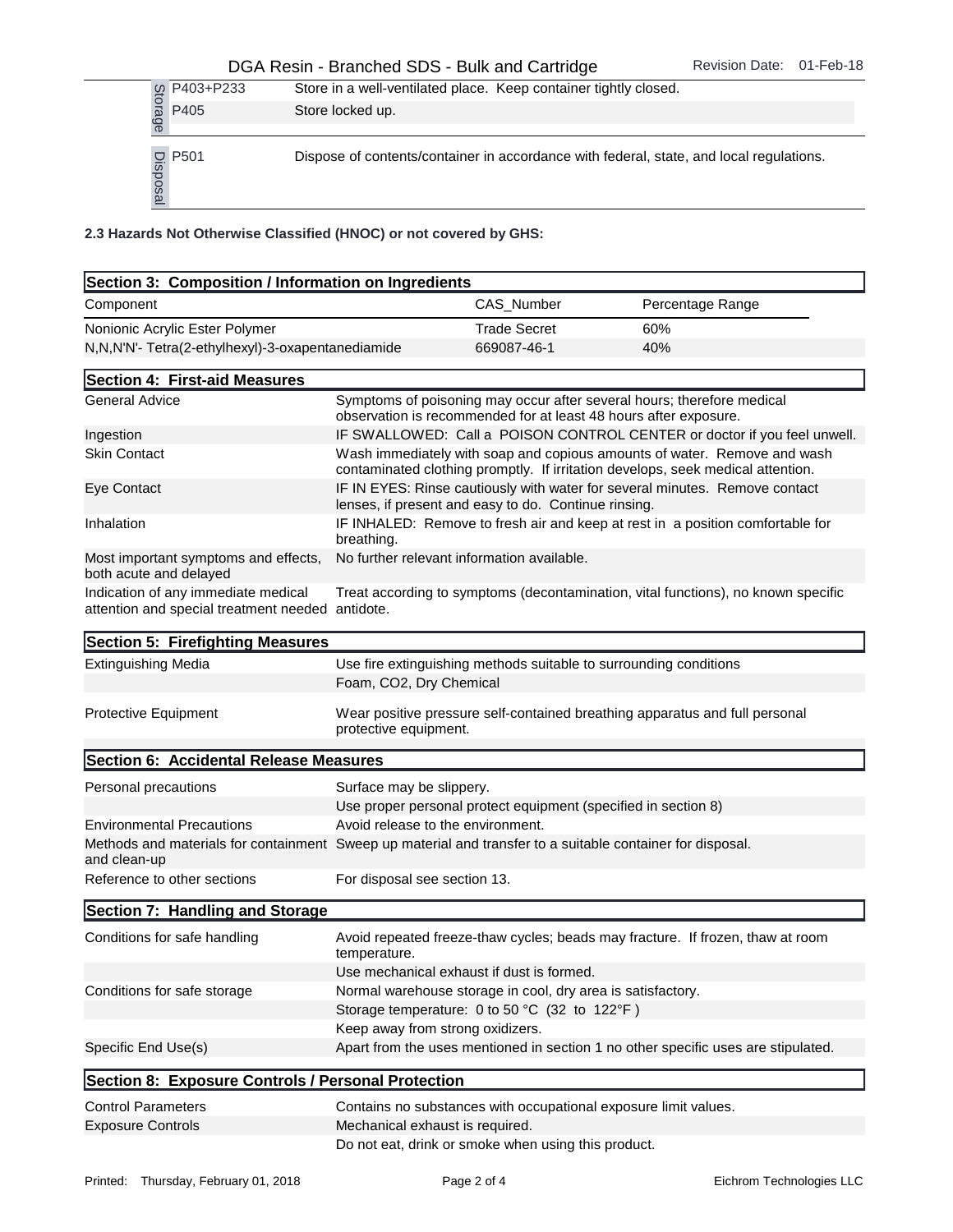## DGA Resin - Branched SDS - Bulk and Cartridge Revision Date: 01-Feb-18

Avoid contact with skin, eyes, and clothing. Wash hands before breaks and immediately after handling the product. Body protection Wear protective gloves, clothing, and eye protection.<br>
Respiratory protection Do not breathe dust. Respiratory protection

| Section 9: Physical Properties                        |                    |                                                                                                           |                                           |                 |  |
|-------------------------------------------------------|--------------------|-----------------------------------------------------------------------------------------------------------|-------------------------------------------|-----------------|--|
| Information on basic physical and chemical properties |                    |                                                                                                           |                                           |                 |  |
| Powder<br>Appearance:                                 |                    | Off-white, spherical beads                                                                                | <b>Explosion Limits</b><br>(Upper/Lower): | Not Established |  |
| Odor:                                                 |                    |                                                                                                           | Flash Point:                              | Not Established |  |
| Odor Threshold:<br>Not Established                    |                    |                                                                                                           | Flammability:                             | Not Established |  |
| pH:                                                   | Not Relevant       |                                                                                                           | Autolgnition Temperature:                 | 427 $\degree$ C |  |
| <b>Melting Point:</b>                                 | Not Established    |                                                                                                           | Decomposition                             | Not Established |  |
| <b>Boiling Point:</b>                                 | Not Established    |                                                                                                           | Temperature                               |                 |  |
| <b>Relative Density:</b>                              | 0.38 g/mL at 25°C  |                                                                                                           | VaporPressure:                            | Not Established |  |
| Solubility:                                           | Insoluble in water |                                                                                                           | VaporDensity:                             | Not Established |  |
| <b>Partition Coefficient:</b>                         | Not Established    |                                                                                                           | <b>Evaporation Rate:</b>                  | Not Established |  |
| Viscosity:<br>Not Applicable                          |                    |                                                                                                           |                                           |                 |  |
| Section 10: Stability and Reactivity                  |                    |                                                                                                           |                                           |                 |  |
| Reactivity                                            |                    | No hazardous reactions if stored and handled as indicated.                                                |                                           |                 |  |
| <b>Chemical Stability</b>                             |                    | Stable under normal handling and storage conditions.                                                      |                                           |                 |  |
| <b>Hazardous Reactions</b>                            |                    | No hazardous reactions are expected in normal laboratory use. Hazardous<br>polymerization will not occur. |                                           |                 |  |
| <b>Conditions to Avoid</b>                            |                    | No relevant information available.                                                                        |                                           |                 |  |
| <b>Materials to Avoid</b>                             |                    | Contact with strong oxidizers will degrade material.                                                      |                                           |                 |  |
| Hazardous decomposition Products                      |                    | Possible combustion products include carbon monoxide, carbon dioxide, and<br>nitrogen oxides.             |                                           |                 |  |

## Section 11: Toxicology Information

|                                      | The product has not been tested. The statements on toxicology have been derived<br>from the properties of the individual components. |                          |
|--------------------------------------|--------------------------------------------------------------------------------------------------------------------------------------|--------------------------|
| <b>Acute Toxicity</b>                |                                                                                                                                      |                          |
| <b>Oral Effects</b>                  | Polymer, Oral LD50 $>$ 5,000 mg/kg (rat)                                                                                             |                          |
|                                      | Extractant, Oral LD50 has not been determined.                                                                                       |                          |
| <b>Inhalation Effects</b>            | No data available.                                                                                                                   |                          |
| <b>Dermal Effects</b>                | Polymer, Dermal LD50 > 5,000 mg/kg (rabbit)                                                                                          |                          |
|                                      | Extractant, Dermal LD50 has not been determined.                                                                                     |                          |
|                                      |                                                                                                                                      |                          |
| Skin corrosion/irritation            |                                                                                                                                      |                          |
|                                      | No test data available. Slight irritation expected.                                                                                  |                          |
| Serious eye damage/irritation        |                                                                                                                                      |                          |
|                                      | No test data available. Slight irritation expected.                                                                                  |                          |
| Respiratory or skin sensitization    |                                                                                                                                      |                          |
|                                      | No data available regarding respiratory or skin sensitization effects of this product.                                               |                          |
| Germ Cell Mutagenicity               |                                                                                                                                      |                          |
|                                      | No data available regarding mutagenic effects of this product.                                                                       |                          |
| Carcinogenicity                      |                                                                                                                                      |                          |
|                                      | No specific data available. Minimize direct exposure to material.                                                                    |                          |
| <b>Reproductive Toxicity</b>         |                                                                                                                                      |                          |
|                                      | No data available regarding reproductive effects of this product.                                                                    |                          |
| Specific Target Organ Toxicity       |                                                                                                                                      |                          |
| Single Exposure                      | No data available regarding specific target organ toxicity single exposure.                                                          |                          |
| <b>Repeated Exposure</b>             | No data available regarding specific target organ toxicity repeated exposure.                                                        |                          |
| <b>Aspiration Hazard</b>             |                                                                                                                                      |                          |
| Printed: Thursday, February 01, 2018 | Page 3 of 4                                                                                                                          | Eichrom Technologies LLC |